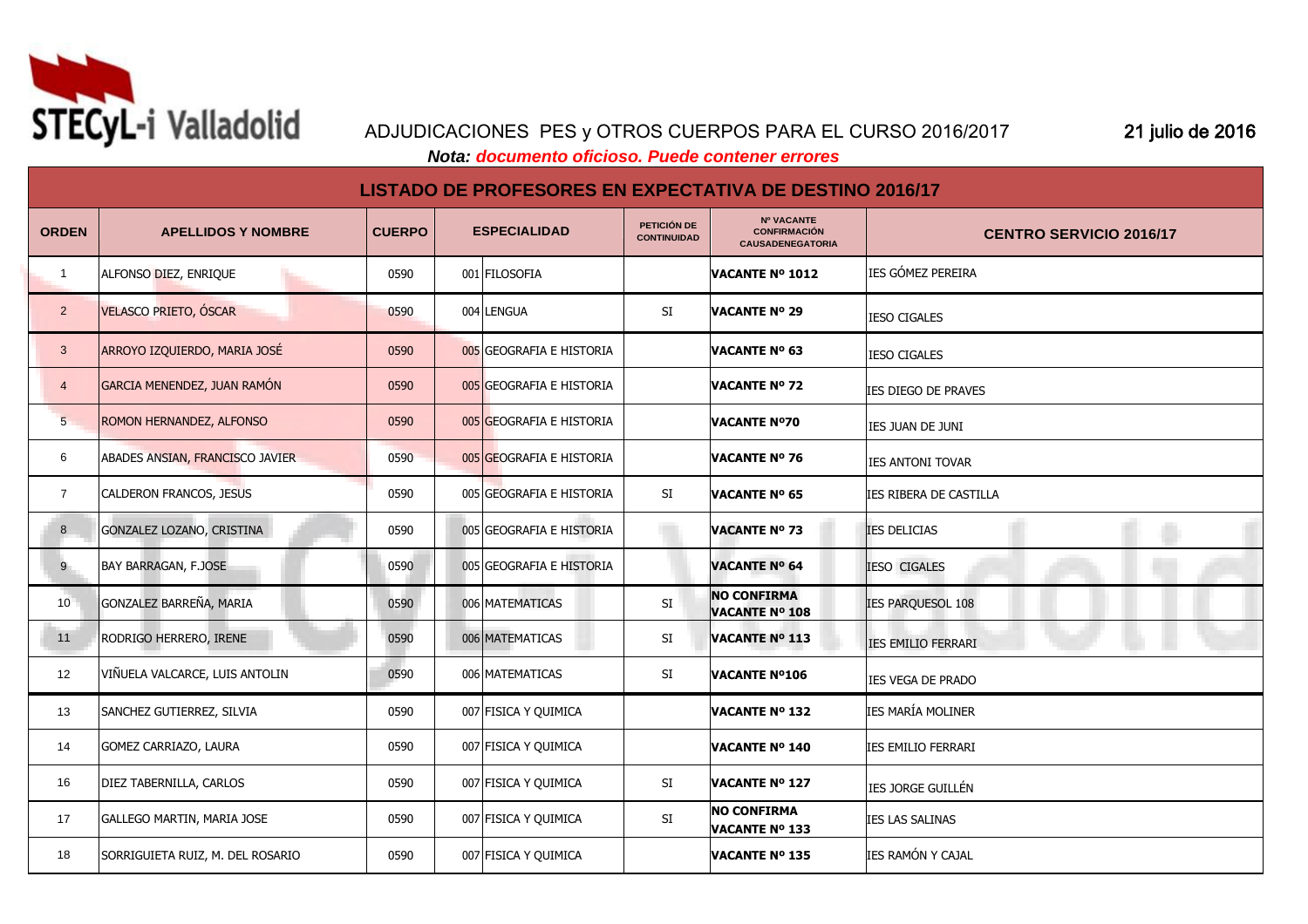| 19              | BARRANCO CAMINO, DAVID             | 0590 | 007 FISICA Y QUIMICA                |               | <b>VACANTE Nº 134</b>                                          | <b>IES ZORRILLA</b>                                        |
|-----------------|------------------------------------|------|-------------------------------------|---------------|----------------------------------------------------------------|------------------------------------------------------------|
| 20              | DOMINGUEZ GOMEZ, YOLANDA           | 0590 | 007 FISICA Y QUIMICA                |               | <b>VACANTE Nº 141</b>                                          | <b>IES EMILIO FERRARI</b>                                  |
| 23              | ALVAR ALVAREZ, FRANCISCO           | 0590 | 008 BIOLOGIA Y GEOLOGIA             | SI            | <b>VACANTE Nº 165</b>                                          | <b>IES MARIA MOLINER</b>                                   |
| 24              | FUENTE AYUSO, ISABEL DE LA         | 0590 | 008 BIOLOGIA Y GEOLOGIA             |               | <b>VACANTE Nº 156</b>                                          | IES RÍO DUERO, TUDELA DE DUERO                             |
| 25              | MUCIENTES HERRERO, ROCIO           | 0590 | 008 BIOLOGIA Y GEOLOGIA             | SI            | <b>VACANTE Nº 170</b>                                          | ies la merced                                              |
| 26              | MARTINEZ FERNANDEZ, RUBÉN          | 0590 | 008 BIOLOGIA Y GEOLOGIA             |               | <b>VACANTE Nº 155</b>                                          | IES JORGE GUILLÉN, VILLALÓN                                |
| 27              | FUERTES GUTIERREZ, INÉS            | 0590 | 008 BIOLOGIA Y GEOLOGIA             | SI            | <b>VACANTE Nº 167</b>                                          | IES RIBERA DE CASTILLA                                     |
| 28              | ROJO RENEDO, JUAN CARLOS           | 0590 | 009 DIBUJO                          |               |                                                                | VACANTE Nº 199+Nº 197   IES DIEGO DE PRAVES+ IES LA MERCED |
| 30 <sup>°</sup> | <b>FERNANDEZ MORENO, PILAR</b>     | 0590 | 009 DIBUJO                          | $\mathsf{SI}$ | <b>VACANTE Nº 1026</b>                                         | IES JORGE GUILLÉN, VILLALÓN                                |
| 32 <sup>2</sup> | GONZALEZ-VALLINAS GARRACHON, MARIA | 0590 | 009 DIBUJO                          |               | <b>VACANTE Nº 191</b>                                          | IES LAS DELICIAS                                           |
| 33 <sup>5</sup> | BRAGADO PEREZ, MIGUEL ANGEL        | 0590 | 011 INGLÉS                          | SI            | <b>NO CONFIRMA</b><br><b>VACANTE Nº232</b>                     | <b>IES LA MERCED</b>                                       |
| 34              | LOPEZ NIETO, JULIA PATRICIA        | 0590 | 011 INGLÉS                          | SI            | <b>NO CONFIRMA</b><br><b>VACANTE Nº 233</b>                    | IES JULIÁN MARÍAS                                          |
| 35              | NIETO IGLESIAS, JOSE MARIA         | 0590 | 011 INGLÉS                          | SI            | <b>VACANTE Nº 1006</b>                                         | IES RAMÓN Y CAJAL                                          |
| 36              | FERNANDEZ ALVAREZ, ANA             | 0590 | 011 INGLÉS                          |               | <b>VACANTE Nº 239</b>                                          | <b>IES CONDESA EYLO</b>                                    |
| 37              | ASENJO SANCHEZ, MARIA NIEVES       | 0590 | 016 MÚSICA                          | SI            | <b>NO CONFIRMA</b><br>VACANTE Nº 261+<br><b>VACANTE Nº 211</b> | IES VEGA DE PRADO + IES VEGA DE PRADO (FR.)                |
| 38              | GARCIA GONZALEZ, SUSANA            | 0590 | 016 MÚSICA                          | SI            | <b>VACANTE Nº 256</b>                                          | IES JUAN DE JUNI                                           |
| 39              | RODRIGUEZ PEREZ, M. NATIVIDAD      | 0590 | m.<br>016 MÚSICA                    | SI            | <b>VACANTE Nº 255</b>                                          | CEO BOECILLO                                               |
| 40              | AMO FERNANDEZ, M. CRISTINA DEL     | 0590 | 016 MÚSICA                          |               | <b>VACANTE Nº69</b>                                            | IES JULIÁN MARÍAS (GH+ÁMBITO SOCIOLINGÜÍSTICO+MU)          |
| 41              | REDONDO VIEJO, PALOMA              | 0590 | 016 MÚSICA                          | SI            | <b>NO CONFIRMA</b><br><b>VACANTE Nº 34</b>                     | IES LA MERCED (LG.)                                        |
| 43              | <b>FUENTES REGUERO, BEATRIZ</b>    | 0590 | 017 EDUCACION FISICA                | SI            | <b>VACANTE Nº 268</b>                                          | IES VEGA DE PRADO                                          |
| 46              | GONZALEZ REBOLLO, SILVIA           | 0590 | 017 EDUCACION FISICA                |               | <b>VACANTE Nº 269</b>                                          | <b>IES PARQUESOL</b>                                       |
| 47              | MARTIN HEBRERO, SIRA               | 0590 | 018 ORIENTACION<br><b>EDUCATIVA</b> |               | <b>VACANTE Nº 288</b>                                          | EQUIPO DE ATENCIÓN TEMPRANA                                |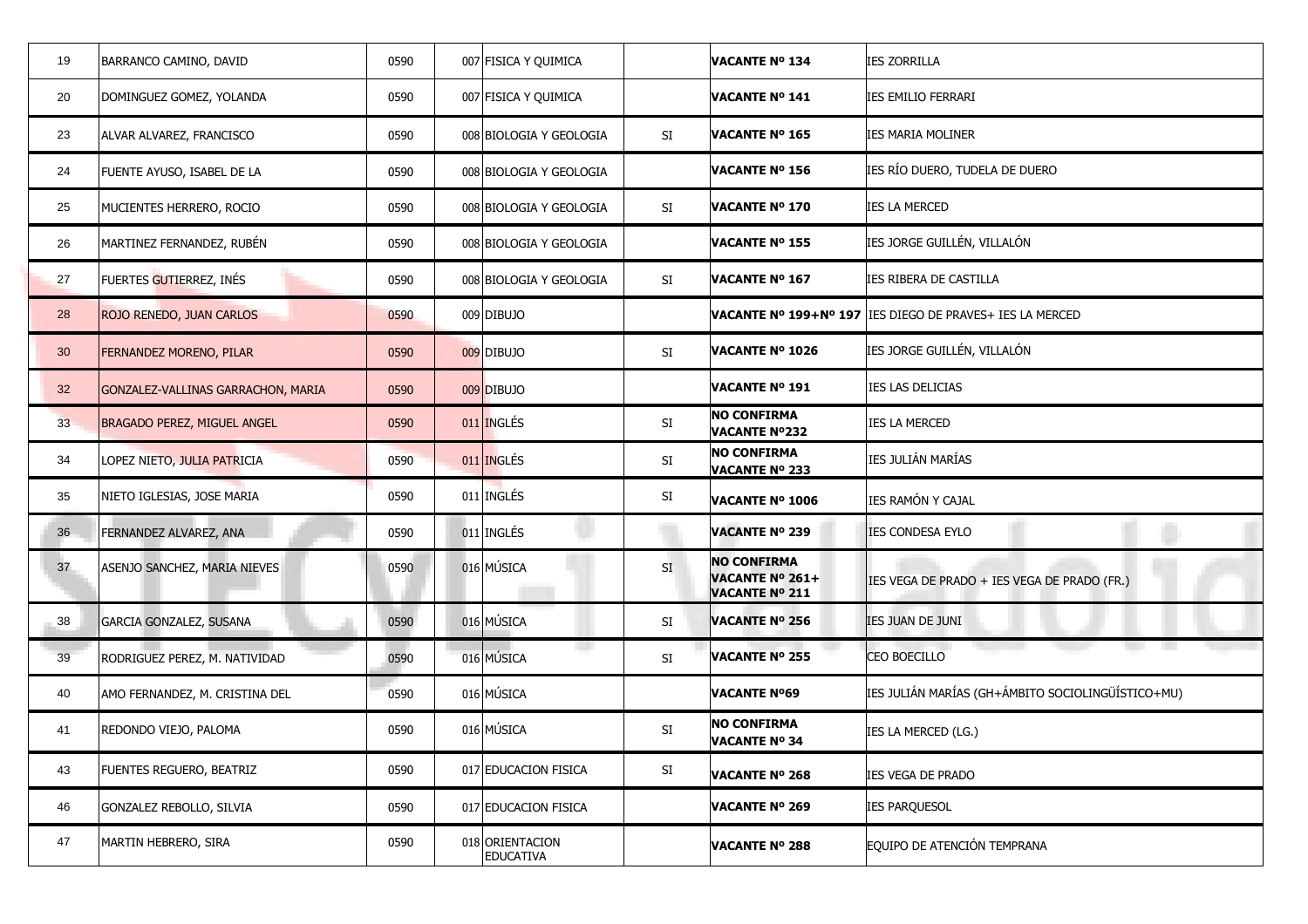| 48 | GONZALEZ GOMEZ, M. ALICIA              | 0590 | 018 ORIENTACION<br><b>EDUCATIVA</b>                                              |           | <b>VACANTE Nº 292</b>                                    | IES MARÍA MOLINER, LAGUNA DE DUERO                |
|----|----------------------------------------|------|----------------------------------------------------------------------------------|-----------|----------------------------------------------------------|---------------------------------------------------|
| 49 | SAN MARTIN GONZALEZ, M. ISABEL         | 0590 | 019 TECNOLOGÍA                                                                   | SI        | <b>NO CONFIRMA</b><br>VACANTE Nº 303                     | IES PINAR DE LA RUBIA                             |
| 50 | FERNANDEZ YAGÜE, SUSANA                | 0590 | 019 TECNOLOGÍA                                                                   | SI        | <b>NO CONFIRMA</b><br><b>VACANTE 298</b>                 | IES JUANA I DE CASTILLA, TORDESILLAS              |
| 51 | GONZALEZ GONZALEZ, EVA MARIA           | 0590 | 019 TECNOLOGÍA                                                                   | SI        | <b>VACANTE Nº 312</b>                                    | <b>IES EMILIO FERRARI</b>                         |
| 52 | <b>GOMEZ PEREZ, JUAN ANDRES</b>        | 0590 | 019 TECNOLOGÍA                                                                   |           | VACANTE Nº 301                                           | <b>IES ZORRILLA</b>                               |
| 53 | FRANCISCO LLAMAZARES, GONZALO BENJAMIN | 0590 | 019 TECNOLOGÍA                                                                   |           | <b>VACANTE Nº 306</b>                                    | IES NÚÑEZ DE ARCE                                 |
| 55 | HERNANDEZ MORALEJO, MANUEL JESÚS       | 0590 | 019 TECNOLOGÍA                                                                   | SI        | <b>VACANTE Nº 305</b>                                    | IES NUÑEZ DE ARCE                                 |
| 56 | MORAN GOMEZ, DOMINGA RAQUEL            | 0590 | 019 TECNOLOGÍA                                                                   |           | VACANTE Nº 2003                                          | IES VEGA DE PRADO                                 |
| 58 | <b>ESPESO MORANTE, CARLOS ANTONIO</b>  | 0590 | 019 TECNOLOGÍA                                                                   | SI        | <b>VACANTE Nº 311</b>                                    | <b>IES GALILEO</b>                                |
| 59 | SANTORUM MARTIN, LUZ MARINA            | 0590 | 061 ECONOMÍA                                                                     |           | <b>VACANTE Nº 346</b>                                    | IES JUAN DE JUNI                                  |
| 60 | DELGADO RODRIGUEZ, FELISA              | 0590 | ADMINISTRACIÓN DE<br>101<br><b>EMPRESAS</b>                                      | SI        | VACANTE Nº 360                                           | IES RIBERA DE CASTILLA                            |
| 61 | MORATINOS FERNANDEZ, M. ANGELES        | 0590 | <b>ADMINISTRACIÓN DE</b><br>101<br><b>EMPRESAS</b>                               |           | VACANTE Nº 358                                           | CIFP MEDINA DEL CAMPO                             |
| 62 | ACEBES GONZALEZ, M. INÉS               | 0590 | ADMINISTRACIÓN DE<br>101<br><b>EMPRESAS</b>                                      | SI        | <b>VACANTE Nº 1030</b>                                   | <b>IES LAS SALINAS</b>                            |
| 63 | ANDRÉS RODRIGO, M. ISABEL              | 0590 | ADMINISTRACIÓN DE<br>101<br><b>EMPRESAS</b>                                      |           | <b>VACANTE Nº 1037</b>                                   | <b>IES ARCA REAL</b>                              |
| 64 | ESTEBAN LÁZARO, EVARISTO               | 0590 | ORGANIZACIÓN Y<br><b>GESTION COMERCIAL</b>                                       | <b>SI</b> | <b>VACANTE Nº 391</b>                                    | <b>IES ZORRILLA</b>                               |
| 66 | HIERRO GARCIA, IVÁN                    | 0590 | ORGANIZACIÓN Y<br>111 PROCESOS DE<br><b>MANTENIMIENTO DE</b><br><b>VEHICULOS</b> | SI        | <b>VACANTE Nº 396</b>                                    | CENTRO INTEGRADO FP JUAN DE HERRERA               |
| 67 | PANIAGUA RONCERO, ELIAS                | 0590 | 124 SISTEMAS<br><b>ELECTRONICOS</b>                                              | SI        | <b>NO CONFIRMA</b><br><b>VACANTE Nº 1005</b><br>+ Nº 408 | CENTRO INTEGRADO FP JUAN DE HERRERA + IES GALILEO |
| 68 | ANTON LADRÓN, AURELIO                  | 0591 | <b>FABRICACION E</b><br>204 INSTALACION DE<br>CARPINTERIA Y MUEBLE               | SI        | <b>VACANTE Nº 427</b>                                    | IES RIBERA DE CASTILLA                            |
| 69 | RUBIO PADILLA, MANUEL JESÚS            | 0591 | MANTENIMIENTO DE<br>209<br><b>VEHICULOS</b>                                      | SI        | <b>VACANTE Nº 439</b>                                    | CENTRO INTEGRADO DE FP JUAN DE HERRERA            |
| 70 | GOMEZ DOMÍNGUEZ, TOMÁS                 | 0591 | MECANIZADO Y<br>211 MANTENIMIENTO DE<br>MÁQUINAS                                 |           | VACANTE Nº 398                                           | CIFP MEDINA DEL CAMPO                             |